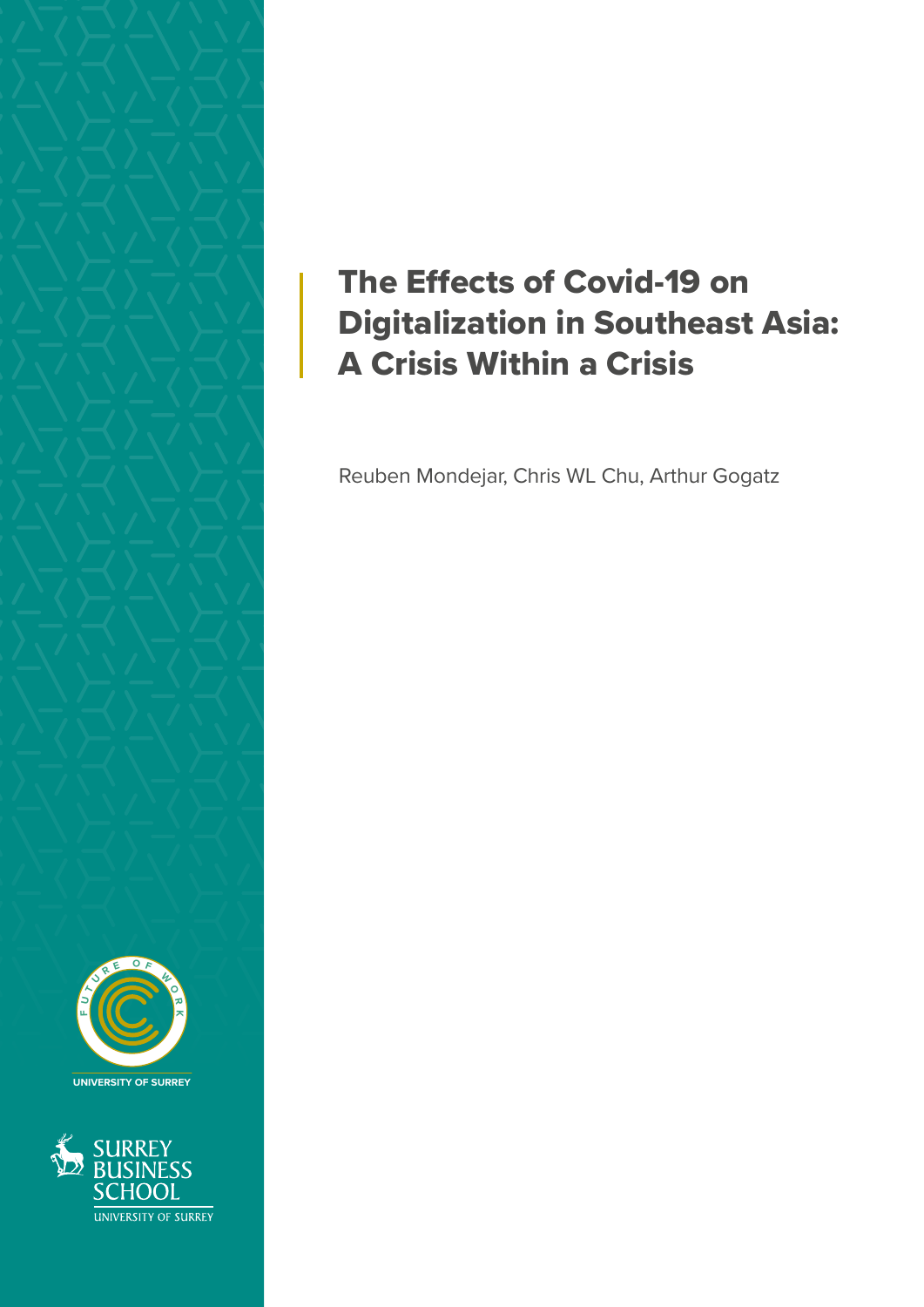





Technological progress is enabling machines to complete many of the tasks that once required people. Preparing for the future of work is one of the defining business problems of our time, yet it is one that most organizations are not prepared for. This transition to a digitalized society has been greatly accelerated by the Covid-19 pandemic. While Covid-19 has accelerated the implementation of digitalization with regard to artificial intelligence in Southeast Asia, it has also emphasized the need for reform and structural change in many sectors, notably education, business, healthcare, communications and banking, and most importantly, has compressed the time frame for those reforms. This paper examines the transition to digitalization in both the public and private sectors in Southeast Asia before and during the Covid-19 acceleration period. It examines the crisis and its unique problems and also the opportunities to install change. Many of the problems will create domino effects which will have far-reaching consequences. The economies covered are Cambodia, China, Hong Kong, Indonesia, Malaysia, Myanmar, the Philippines, Singapore, Thailand and Vietnam. Many developing world leaders have focused on short-term needs and benefits without addressing the long-term implications. Institutions and governments are not only having to deal with the fallout from the pandemic and the economic hardships it has brought, but also with the likelihood that low-wage positions are most at risk from automation and digitalization. The greatest challenges caused by digitalization in the region are not technological but social.

## **RECOMMENDATIONS**

Globalization has linked people to each other through business, communications, trade and tourism, but it has not done much to get people to accept and tolerate each other. We still cling to bias based on nationality, ethnic origin, race, language and culture. A crisis brings out the best or worst in individuals and nations. It either unites or divides them. Covid-19 is a healthcare crisis which caused an economic crisis. It is also a leadership crisis. Many world leaders have failed to deal with it adequately. Those who have fared the worst are those who have put their nation's interests – even their own interests in terms of staying in power – ahead of their country's national collective interest. The severity of the Covid-19 pandemic could have been averted by a proper global response, The Independent Panel for Pandemic Preparedness & Response, which is backed by the WHO, recently concluded (Guenot 2021). It noted that the resources and knowhow to control the coronavirus existed all along but world leaders failed to use them properly. For months after the WHO declared the coronavirus outbreak an emergency, too many countries adopted a wait-and-see approach,

which seemed less costly, instead of aggressively containing the virus. The panel's report found that countries that recognized the threat of Covid-19 early did much better than those that waited: "The Independent Panel has found weak links at every point in the chain of preparedness and response. Preparation was inconsistent and underfunded. The alert system was too slow—and too meek. The World Health Organization was under-powered. The response has exacerbated inequalities. Global political leadership was absent." (The Independent Panel for Pandemic Preparedness & Response 2021). ASEAN countries need to work together to combat this prolonged multifaceted crisis. No country in Southeast Asia is able to do it alone and no leader is able to go it alone either. The true test of a leader is in the quality and diversity of the teams he or she chooses to rely on. The strategy should be to reach out for advice and guidance rather than hunker down. No current world leader was elected or installed because he or she was good at crisis management. ASEAN leaders need to bring in people who are. Instead, we have seen numerous instances of healthcare workers lobbying for more lockdowns, while business leaders